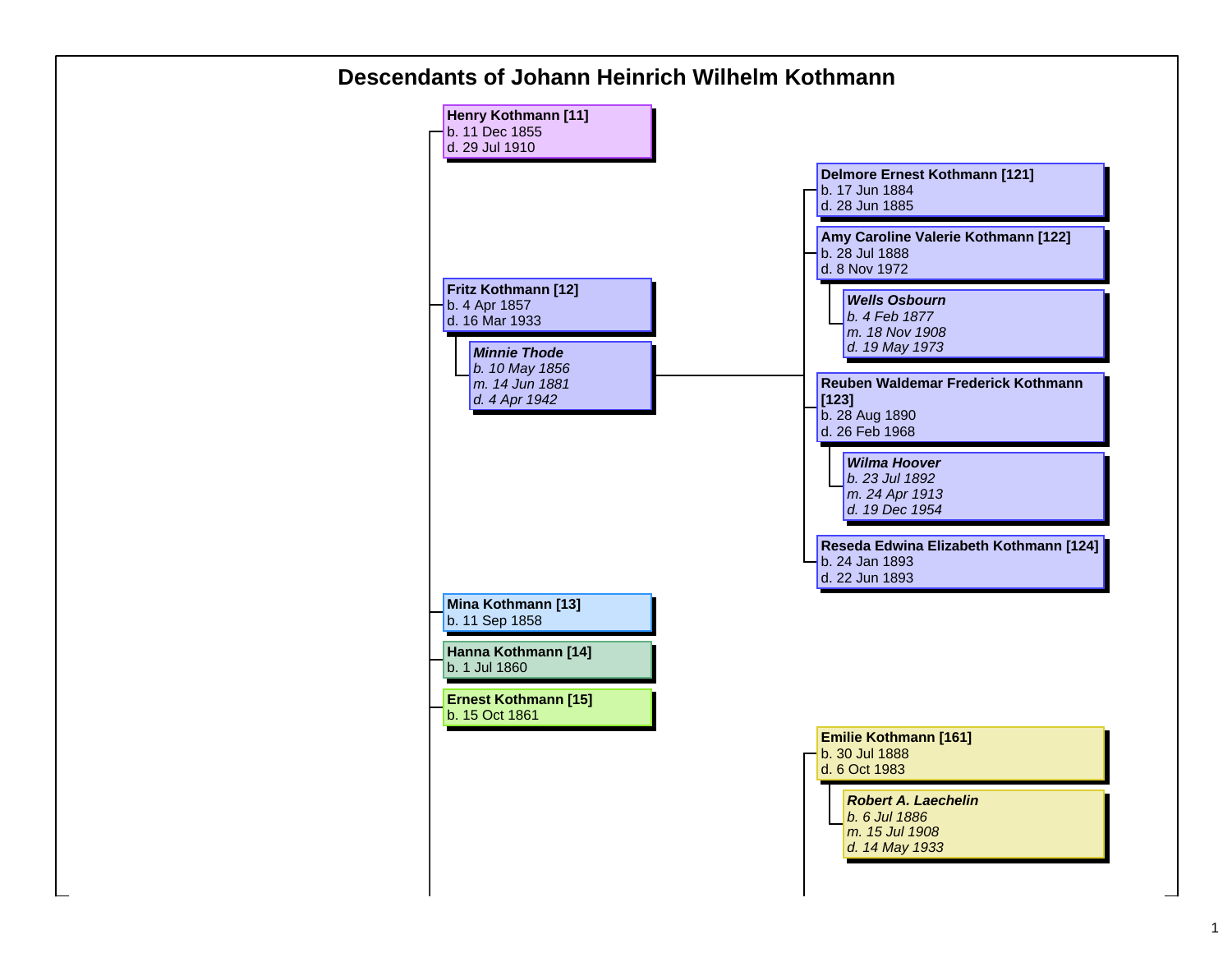| Johann Heinrich Wilhelm Kothmann [1]<br>b. 1 Mar 1825 Wedelheine, Germany<br>d. 1874 Llano Co, TX<br><b>Sophie Dorothee Hartwig</b><br>b. 7 Mar 1828<br>m. 7 Sep 1854 Wedelheine, Germany<br>d. 1874 | John W. Kothmann [16]<br>b. 16 Sep 1863<br>d. 21 Jun 1942 Bexar Co, TX<br><b>Anna Schweers</b><br>b. 25 Nov 1866<br>m. 24 Sep 1887<br>d. 13 Dec 1952 | <b>Minnie Kothmann [162]</b><br>b. 20 Apr 1890<br>d. 5 Jul 1979<br><b>Leroy Eckhart</b><br>b. 21 Oct 1888<br>m. 12 May 1909<br>d. 16 Apr 1949<br>Janie Kothmann [163]<br>b. 15 Apr 1892<br>d. 25 Mar 1969<br>W. H. Neill<br>b. 11 Sep 1890<br>m. 15 Jun 1915<br>d. 6 Jan 1979<br>Alice Alvina Kothmann [164]<br>b. 22 Jun 1895<br>d. 14 Apr 1984<br><b>Ray Lambert</b><br>b. 22 Oct 1897<br>m. 13 Aug 1917<br>d. 3 Jun 1972<br><b>Wilkes J. Kothmann [165]</b><br>b. 10 Apr 1896<br>d. 15 Jul 1977<br><b>Lillie Mertz</b><br>b. 21 Feb 1897<br>m. 11 Oct 1919<br>Helen Kothmann [166]<br>b. 3 Nov 1898<br>d. 17 May 1993<br><b>Stanley Wall</b><br>b. 20 Mar 1897<br>m. 30 Jan 1917<br>d. 21 Jul 1957<br>Roy Monroe Kothmann [167]<br>b. 7 Nov 1900<br>d. 5 Jan 1958<br><b>Anita Agnes Riley</b><br>b. 13 Nov 1905<br>m. 17 Sep 1922<br>d. 18 Jul 1989 |  |
|------------------------------------------------------------------------------------------------------------------------------------------------------------------------------------------------------|------------------------------------------------------------------------------------------------------------------------------------------------------|--------------------------------------------------------------------------------------------------------------------------------------------------------------------------------------------------------------------------------------------------------------------------------------------------------------------------------------------------------------------------------------------------------------------------------------------------------------------------------------------------------------------------------------------------------------------------------------------------------------------------------------------------------------------------------------------------------------------------------------------------------------------------------------------------------------------------------------------------------|--|
|------------------------------------------------------------------------------------------------------------------------------------------------------------------------------------------------------|------------------------------------------------------------------------------------------------------------------------------------------------------|--------------------------------------------------------------------------------------------------------------------------------------------------------------------------------------------------------------------------------------------------------------------------------------------------------------------------------------------------------------------------------------------------------------------------------------------------------------------------------------------------------------------------------------------------------------------------------------------------------------------------------------------------------------------------------------------------------------------------------------------------------------------------------------------------------------------------------------------------------|--|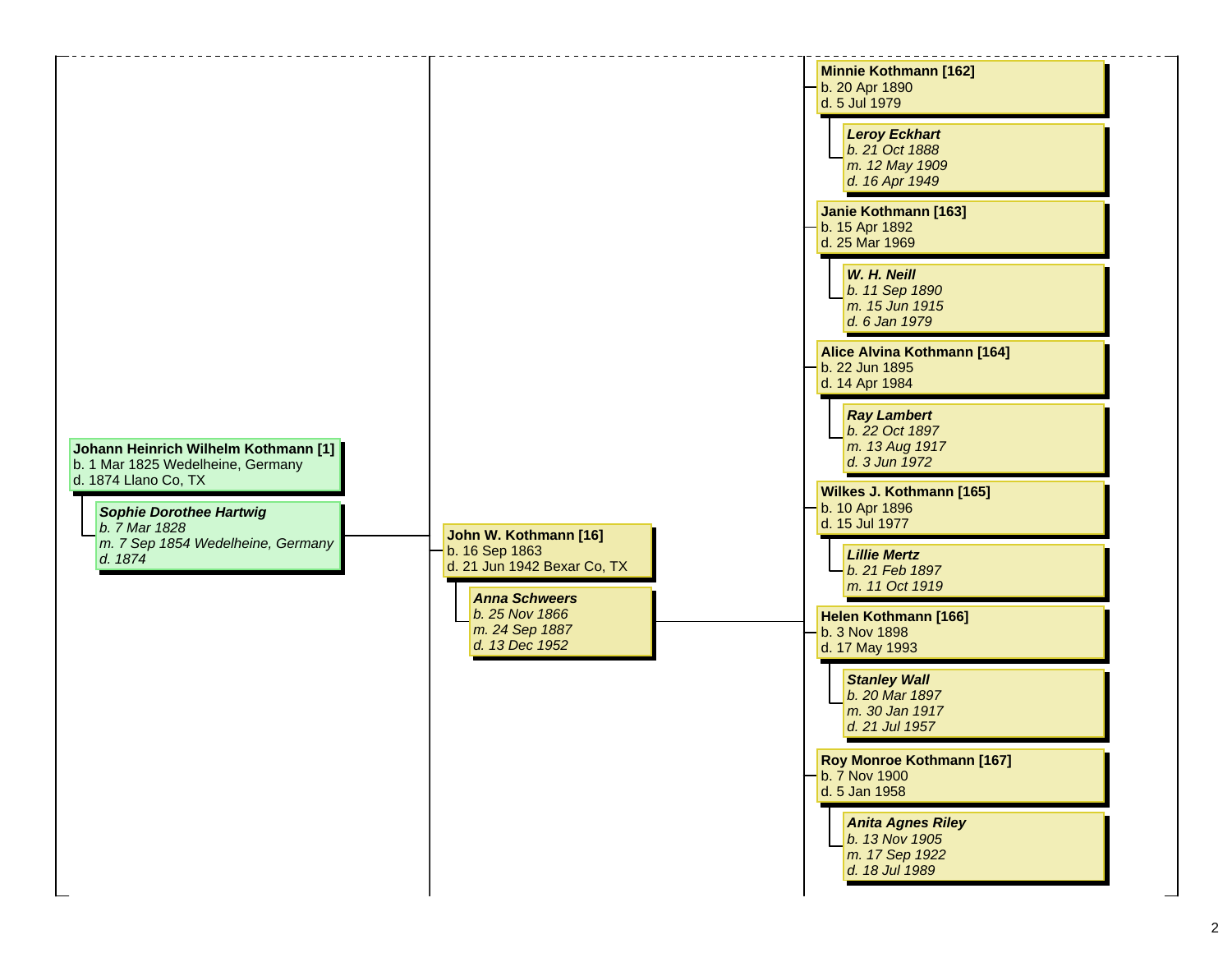